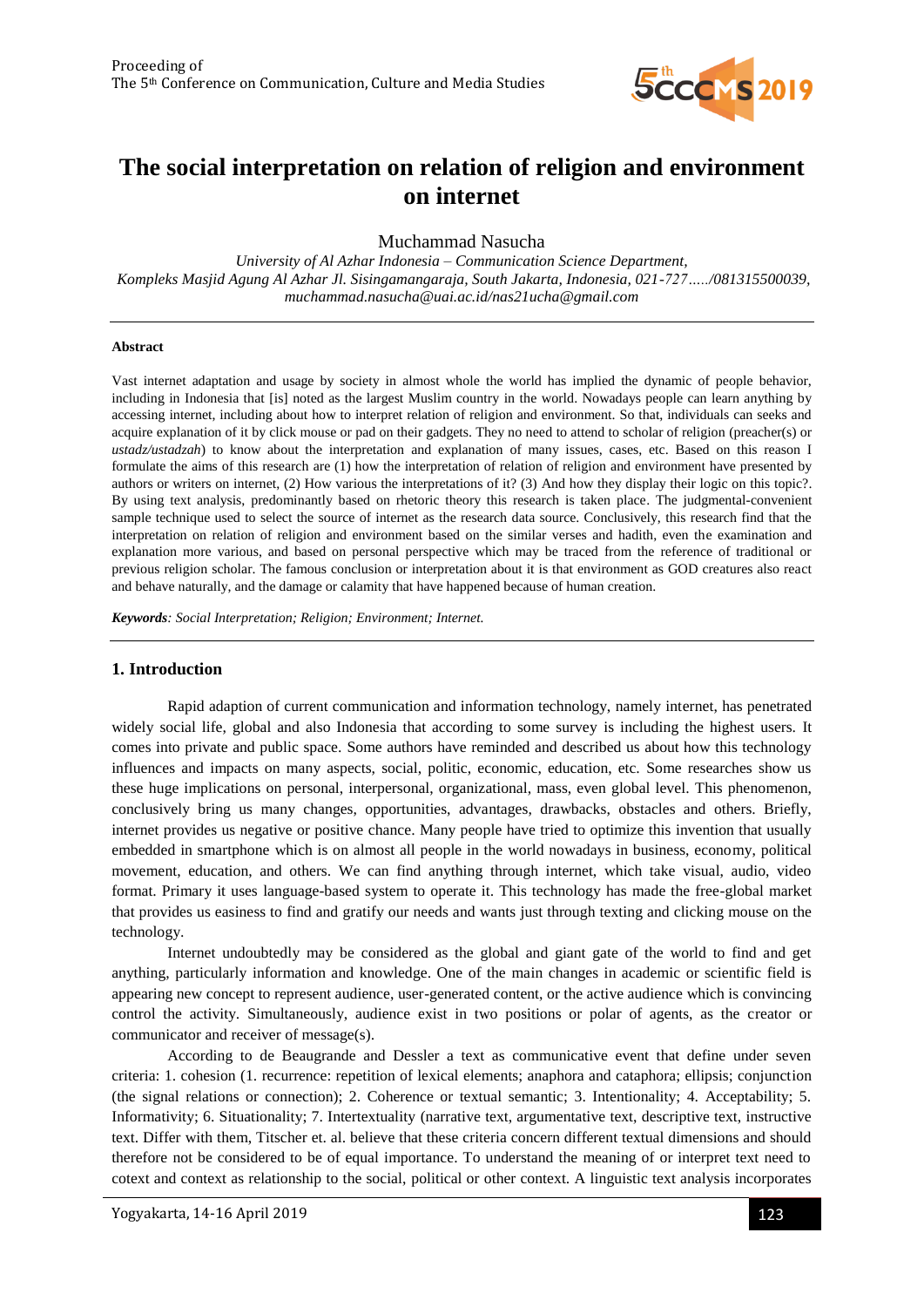syntactic, semantic and pragmatic levels (See Titscher., et.al., 2000). And based on Burke's statement that text which almost forms take language use need to analyzed rhetorically (Craig & Miller, 2007:104).

Very various sources in internet, which is potentials to be read, reviewed, evaluated, commented, even selected, adopted, held, interpreted by the audience(s) are trying to attract them to access, at least. The information flood today is a re-historical event in human daily life, Kovach and Rosenstiel remind this phenomenon (2012). In this context the author(s) have to create and display their works (information) interestingly, which could be fulfilled by rhetoric theory. Many assume that rhetoric same with communication persuasion (Littlejohn, Foss, Oetzel, 2017). There are three main tenets of rhetoric are ethos, pathos, and logos (Griffin, et.al, 2015:281-302). According to this case, works or texts in internet consist about religion, environment including the relation of both, and are in some kinds of texts. The works (texts) are in internet refer to Berger and Luckmann, even it in substantially manner, take as social representation or construction in this paper consider as social interpretation. The phase of social construction comprise interrelate of internalization, objectivation, and externalization between the individual and social around (Berger & Luckmann, 1967).

Researches about rhetoric are so many done by authors and researchers around the world (Littlejohn, 2002; Littlejohn & Foss, 2009; Littlejohn, et.al, 2017). Poulakos stated how the rhetoric studies have been examining in interdisciplinary, multi perspectives, traditions within which its development can intersect with social and economic factors as exploration in or as a craft (Poulakos, 1993), encountering or talking about the rhetoric which is one of the focus is the play of language or culture across time. Even some resumed that the studies involved into three big main concerns, though the most emphasis on *rhetor* or communicator and *logos* or logic of the message (Littlejohn, et.al, 2017; Griffin, et.al., 2015; 2012). According to Poulakos that rhetorical understood in two ways both in the sense of figuration and in the sense of persuasion. We can caught the crucial attention relevant with our condition today how internet position in our society as the media that take the heart of social life, as the sources of information also teach individuals how to interpret the social problems, matters, etc. in this kinds of spheres. Internet enable us to search, find, and get knowledge including about how religion perspectives on environment which is at least in two decades has attracted and got attention global considerations and notices. All people enable to convey their ideas, opinion, perspectives, interpretation and meanings about everything, it may be considered as social interpretation. They [or we] are in one very hug marketplace where the genuine knowledge can appear in it, the uniformity also very high emerges in kind of situation in texts [on internet].

Referring to Shava (in Stevenson, et.al. 2013) the interpretation and representation of knowledge incorporate some aspects as people, context (place and time), culture, language, knowledge and practices, and dynamism. The local knowledge appears or has constructed uniformly on one side, and in another sides heterogeneity or plural epistemologies may also present within in particular about environment. Based on this background this paper formulate the aims are how the interpretation of relation of religion and environment that have presented by authors or writers on internet. How various the interpretations of it? And how they display their logic on this topic?

Some or many previous researches and publications show us that technology have invented and adopted by people to aid their activities. Preachers, teachers, scholars, guru, and others have used and functioned the technology to support their duty in educate and transform information and knowledge to people, in order to be the guidance and stance of point in encountering and behaving daily. Beside we may be confused to recognized which are the preachers professionally or general people. Seems, all people can be a preacher to explain about religion perspective on internet. Each individual can produce the message as article (popular or scientific, pseudo-science) (Neuman, 2003; 2011; 2014) or others then distribute largely through internet that easily accessed by wide society in the world. We find that we are now surrounded by many information come and are provided by many sources, individuals, organizations, and/or social. This situation give us the portrayal that communicator simultaneously can be deliberated as audience(s), user(s), agent(s). This paper tries to find and describe on social interpretation about religion and environment as one package information and knowledge that we face on internet, in such kind of texts.

Some authors consider conclusively that rhetoric as persuasive communication, a kind of art study, and also as artistic communication (the art of persuasive discourse). Besides, it can be thought as strategic and tools of communication to enhance the properties of discourse (Downing, 2006; Craig & Miller, 2007). Other studies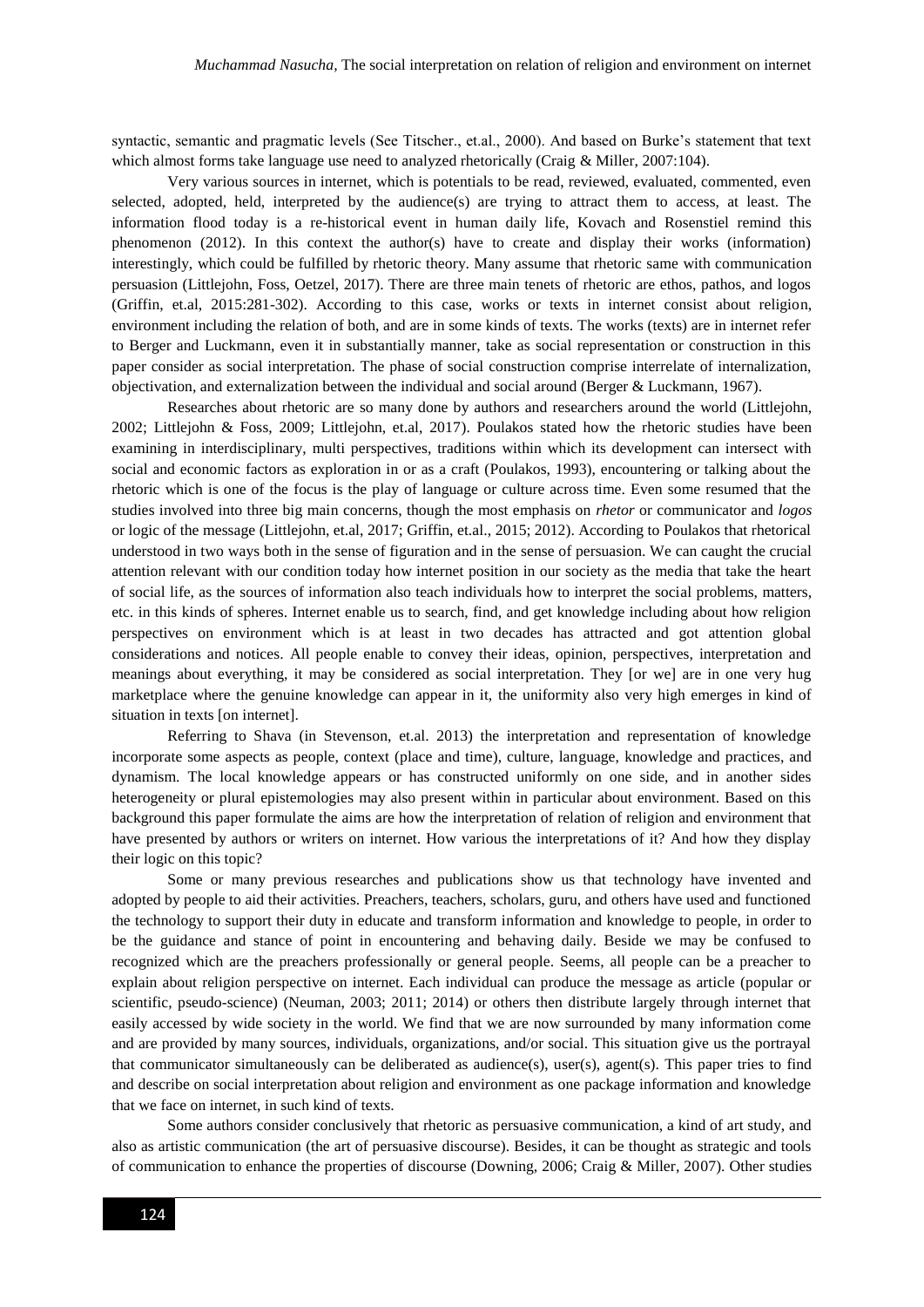about rhetoric, specifically the Roman empire, for example Bryant and Biron said that Cicero promoted and established five canon of rhetoric or subdisciplines are invention, arrangement/organization, style, memory, and delivery (Whaley & Samter, 2007:403-427; Poulakos, 1993; Littlejohn, 2002; Littlejohn, et.al., 2017). Cicero proposed three duties/goals of oratory – to prove, to delight, and to stir- and theorized on the three corresponding style: the plain style (clear and moderate, similar to the Attic School style), the middle style and grand style (very ornamental, similar to the Asiatic School style). Bryant and Biron elucidated the rhetoric from classic until current period, including the related-theories. Craig & Miller (2007:103-160) have illuminate rhetoric from tradition until the project theorizing, which bring us to some perspective in taking rhetoric in our discipline, theorizing and practicing. Based on all previous description, this research tries to answers follows questions: (1) how the interpretation of relation of religion and environment have presented by authors or writers on internet that consider as the representation of social interpretation?, (2) How various the interpretations of it? (3) And how they display their logic on this topic?.

#### **2. Method**

This research based on post-positive paradigm that assumes reality or world can be coverage objectively by using combination of quantitative and qualitative data and approaches (Guba, 1990; Hidayat, 1999 & 2006; Patton, 2002), it is between or middle position between continuum of scientific and interpretive tradition or paradigm (Griffin, et.al., 2015). In this research context, reality or social interpretation about relation of religion and environment can be viewed on authors or creator content, particularly in this research are texts accessible on internet. The text can be scientific forms, popular, or other kinds of publication forms that published on internet as the channel who has been accessing by most of people in the world, including Indonesian. By using keywords "*agama dan lingkungan*", "*Lingkungan dan agama*" or such as these words which is texted on search engine, google search, researcher views and select the proper texts with the focus of this research. Assume that most of user(s) not have the excellence or high literacy of internet usage this research take that simple keywords [will] as the first general phase in order to search and find the source about religion and environment specially relation of them. The texts are pondered as one of public or users source to understanding about the topic in one hand. In another hand it can be put as the form of social interpretation on relation and environment, particularly present and at least represent kind of preachers or religion people. This research take the  $3<sup>rd</sup>$  layer of search engine results as the data considerately as the most probable texts access and read by users. Briefly, the researcher collected data by using the judgmental-convenient sample technique.

Accordingly, this research take rhetoric analysis method to find how social interpretation on texts that are potential accessed widely on internet as the current media platform that regarding on some data published as the media that has achieved very high penetration to social in the world, also in Indonesia. The analysis are broken to some element of rhetoric, emphasis on message, verbal and nonverbal communication that appeared by *rhetor* or persuader or creator on their texts of messages. Commence from *rhetor* description and explanation to *logos* or kind of argument(s) provided and found in the texts this research tries to describe the social interpretation on relation of religion and environment. Still same as most researchers this research also not contemplate *pathos*, because it will be not relevant to give the explanation about audience(s) or reader of the texts by this research design which is the data only based on texts that are accessed and read on internet. We usually emphasize the social context because the meaning of a social action, event, or statement greatly depends on the context in which it appears (Neuman, 2014:177). The text is anything written, visual, or spoken that serves as a medium for communication. It includes books, newspaper or magazine articles, advertisements, speeches, official documents, films or videotapes, musical lyrics, photographs, articles of clothing, Web sites, or works of art (Neuman, 2014:371; Titscher., et.al., 2000). So that the article or such writings on internet that consists of relation of religion and environment that proper and relevant within.

### **Result and discussion**

Hold the assumption that most internet users, even it may be accessed widely by society, though the users also may be various-skills of access the internet including when they (individuals) try to find such as information, relation of religion and environment. It is kind of literacy of internet usage, as media or information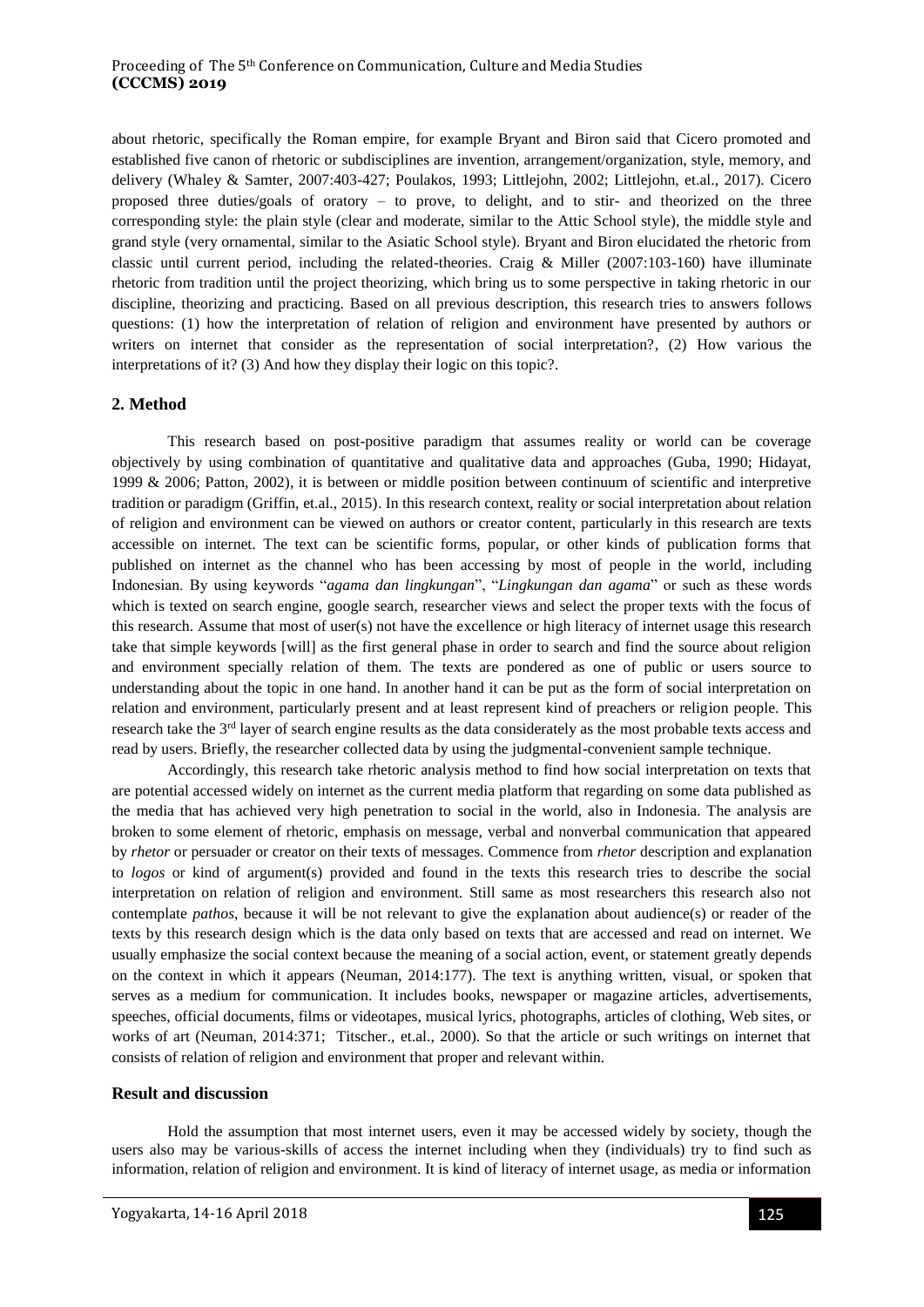literacy technology-based, from the lowest skills until the highest or well-skill in using or searching information by using search engine. This research put the lowest skill as the representation of position when this research data was collected, by texting words "*agama dan lingkungan*" and vice-versa. And the results as figure 1:



**Figure 1. Result of search writings on "agama dan lingkungan" and the an example.**

This research found that the writings or works, that appear on search engine (google search), can be categorize or classify into at least 4 categories even, as follows:

| No. | Kind of writings/works                                                         | <b>Frequency</b> | Percent |
|-----|--------------------------------------------------------------------------------|------------------|---------|
|     | Scientific paper                                                               | 17               | 33      |
| 2   | Popular: News, Blog (Individual,<br>Organizational)                            | 29               | 56,8    |
| 3   | Advertisement product with description<br>about religion and environment books | 2                | 3,9     |
| 4   | Advertisement without description                                              |                  | 1,9     |
| 5   | Un-accessible                                                                  | 2                | 3.9     |
|     | Total                                                                          | 51               | 100     |

**Table 1. Kind of writing/works on internet about religion and environment**

Rhetoric theory taught us that in persuade audience or public *rhetor*, in this instance is authors or writers or creators have to prepare at least three proof or elements, are thinking about *rhetor* or quality *rhetor* which is comprised two aspects: intrinsic and extrinsic. Let's see to each of kind of writings that appear after texting keywords "*agama dan lingkungan*" or vice-versa. In scientific paper, we can find usually name, organization or institution affiliation of the author(s) exist in first page. Reader or audience or public will pose or consider about credibility of author by checking the affiliation of authors, such as university, profession, also the journal or channel that publishes the writing works, that familiar as accredited or non-accredited journal, with the value of journal. Some authors or researcher have taught us about this, ethos: Perceived credibility, which comes from the speaker's intelligence, character, and goodwill toward the audience, as these personal characteristics are revealed through the message (Griffin et.al, 2015; Griffin, 2012). Some designate as extrinsic aspect or factor, and another as intrinsic factor. The inner quality is related very slightly and can be confusing with how the speaker or authors use language or tools or materials to convey the ideas, emotions, others. The extrinsic aspect more easier to identify such previous explanation by looking to the name, checking about the professional level, expertise by which this mean that author have concern about the topic or field. It may be trace and search by using search engine for example one website on internet can we use to know about accredited or indexed journal and others, or scimago h index is one usually used for this interest.

Logos is one of three proof or elements of rhetoric package, it consider as logic of message. How *rhetor* of writing works on internet prepare, manage, arrange the message by using the most proper form or shape such as text, verbal, nonverbal, pictures, or others. Referring to Griffin (2012; Griffin, et.al., 2015) that message logic or logical proof is lines of argument that make sense or plausible for the audience(s). Enthymeme is an incomplete version of a formal deductive syllogism that is created by leaving out a premise already accepted by the audience or by leaving an obvious conclusion unstated. Seyer (2012:45-46) offer and afford some detail relate to texts or message, are word choice; caps, quotations, italics; metaphor; irony, hyperbole,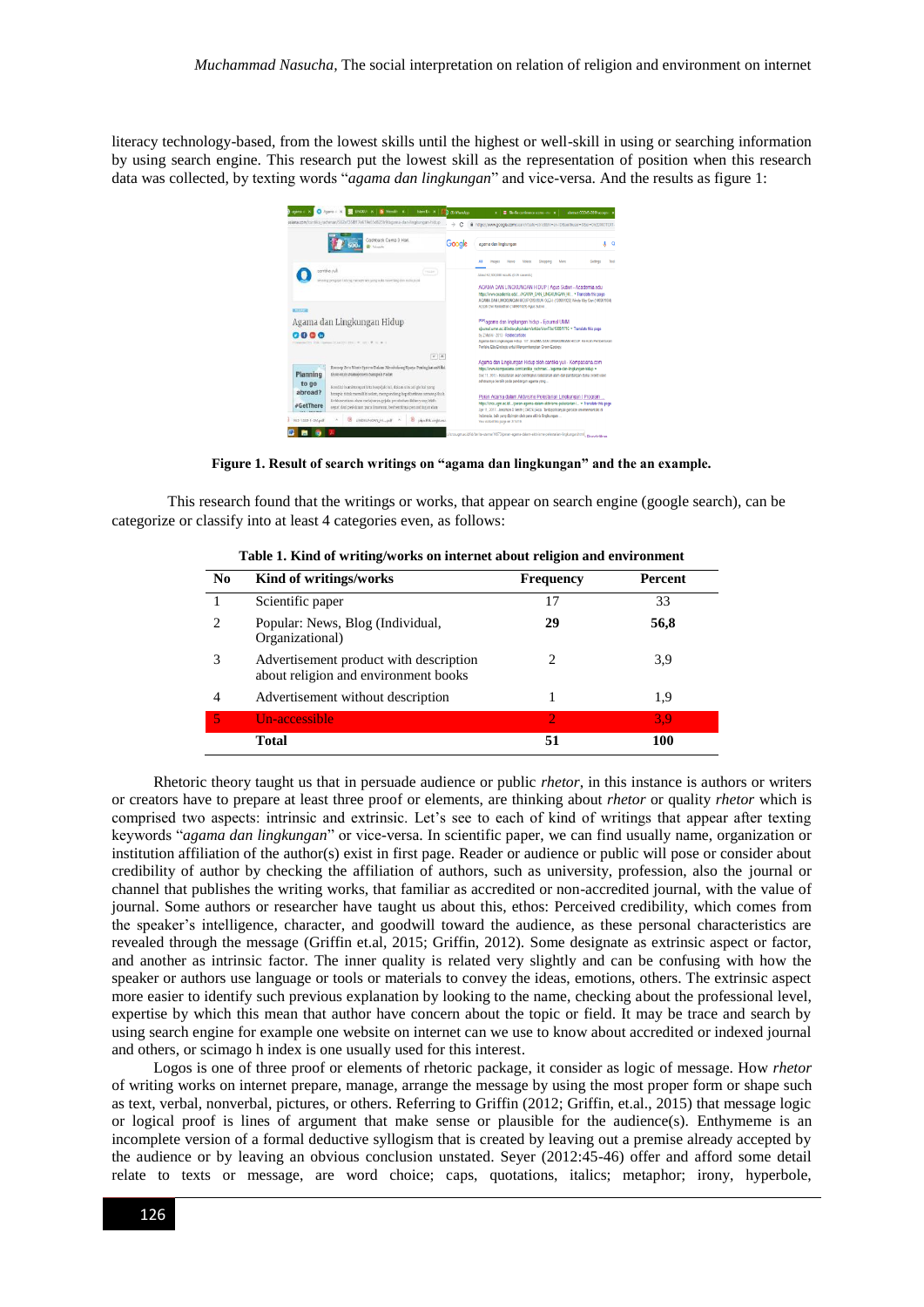understatement; organization, repetition. Cicero and other next scholars explicate about five canons of rhetoric, such as invitation, arrangement, style, delivery, and memory (Poulakos, 1993; Griffin, 2012; Griffin, et.al., 2015). In another side, Hills (1889, 1899) remind us that language breaking down into smaller level, as words, sentences, paragraphs should to have clearness, force (euphony, beauty, harmony, smoothness, grace, elegance, ease), unity, kinds of sentences. The number of words is also being part of this (arrangement). He also remind about the composition of message may be descriptive (scientific description, artistic description), narrative (movement), exposition (explanative), argumentative (proposition and proof; deduction and induction; antecedent probability example and sign).

Scientific paper, following the general standard of writing form(s), we can find that the logic of message, outside the *rhetor* (credibility: intrinsic and extrinsic), are presenting in some tactic of writing, that Seyer (2012) said as writing effective by looking to language procedure and rules authors/rhetors also have to consider to the basic of argument. Because scientific paper, beside following the scientific standard of course need to arrange the writing based on two big things, using the most proper language or text elements, and other about how to propose argument: conversation with a goal, takes a stand on an arguable issue, uses reasons and evidence, incorporate values, recognize the topic's complexity. The writings of scientific paper on internet found took at least three shapes, 1. Standard of popular journal, 2. Final writing works (in Indonesia called "skripsi" or such as), 3. As popular or simple paper consists of three part: introduction, result, and conclusion. In this research found Ust. Abu Ihsan al-Atsari's (Islam dan Lingkungan Hidup), Ivan Aditya's (Islam dan Lingkungan Hidup), Hasyim's (Pandangan Islam tentang Menjaga Lingkungan Hidup), Saifuddin's (Lingkungan Hidup dalam Perspektif Islam), and others. Some "skripsi" (undergraduate final project program of university) which are bracket by the search engine also can be accessed, and the form are following the university standard, each university. Other writing as scientific paper but popular, because it is blog in real concept, for example the writing by Andri Noor Ardiansyah, M.Si under the title "Peranan Agama dalam Pelestarian Lingkungan" takes the popular but also adopt scientific journal form, because it display also abstract, introduction, and other subtitles, before giving conclusion in the end of the writing. This popular approach tries to take scientific form in taking discussion on the subjects or title. It also be viewed in how the author provide the argument support elements by quoting some scientific books or references not only based or refer to Quranic verses (combination of scientific approach and religion as content or sources). It could be practice of pathos, that author/rhetor tries to attract emotional aspects and logical reader or audience.

Based on the some writings that selected in this research, we can find that the most popular argument appears in some writings are about the human role in the world as the manager or popular as *khalifah*. Other, about the damage in the earth because of human corruption while dealing or using natural resources. The famous Quranic verses relate to this is QS.Rum/30:41. Other verses still relate to the obligation or advice to human in keeping and taking care of nature and environment after was corrected or reformation was done that refers to Al-'Araf/7:56, 85; also QS Al Baqarah, 2:60, 205; Al Qashash, 28: 88; Al Syuíara, 26: 183. The hadits or narration by rasulullah that talking about environment also using often by authors to support the argument deductively, and continue with giving example or contextualization take from daily life, current and pass data. We can find, that combination of resources as reference in explaining about relation of religion and environment used by authors, and also the way of argumentation display scientifically in form, premise, conclusion, and data felt as the most suitable in this case, in relating religion and environment.

The conversation between preacher or rethor that found in this research is other interesting finding, even it is classic, but this can give us the usual and natural data and fact about how *rhetor* still take the conversation as speech form in discussion about relation of religion and environment. These all designate us about the logic proof that taught by rhetoric theory, to consider about audience, message logic, and *rhetor* as one-package. The research find the classic vibrant finding that combination of religion and environment: approach, materials, metaphor, quotations, facts, evidence and others as the most suitable way in convincing or attracting, and making sure the audience that all are incorporate and uncontradictive, even as the most perfect thing to answer the problem of environment. Human specially, Indonesian that famous as the biggest Islamic countries in the world, have to take account religion as part of framework, practice, socialize, and everything in daily life.

# **3. Conclusion**

Finally, this research find that majority or dominant of writing works or texts as the result of google search engine by using keywords "*agama dan lingkungan*" or vice-versa are article scientific forms; even they are combination of performance or shape. The most form are as scientific journal publication which is comprise of title of writings, authors, authors' affiliation of organization or institutions as extrinsic factors, in the first page, beside the index or value of journal as the important thing that may be considered or pondered by reader.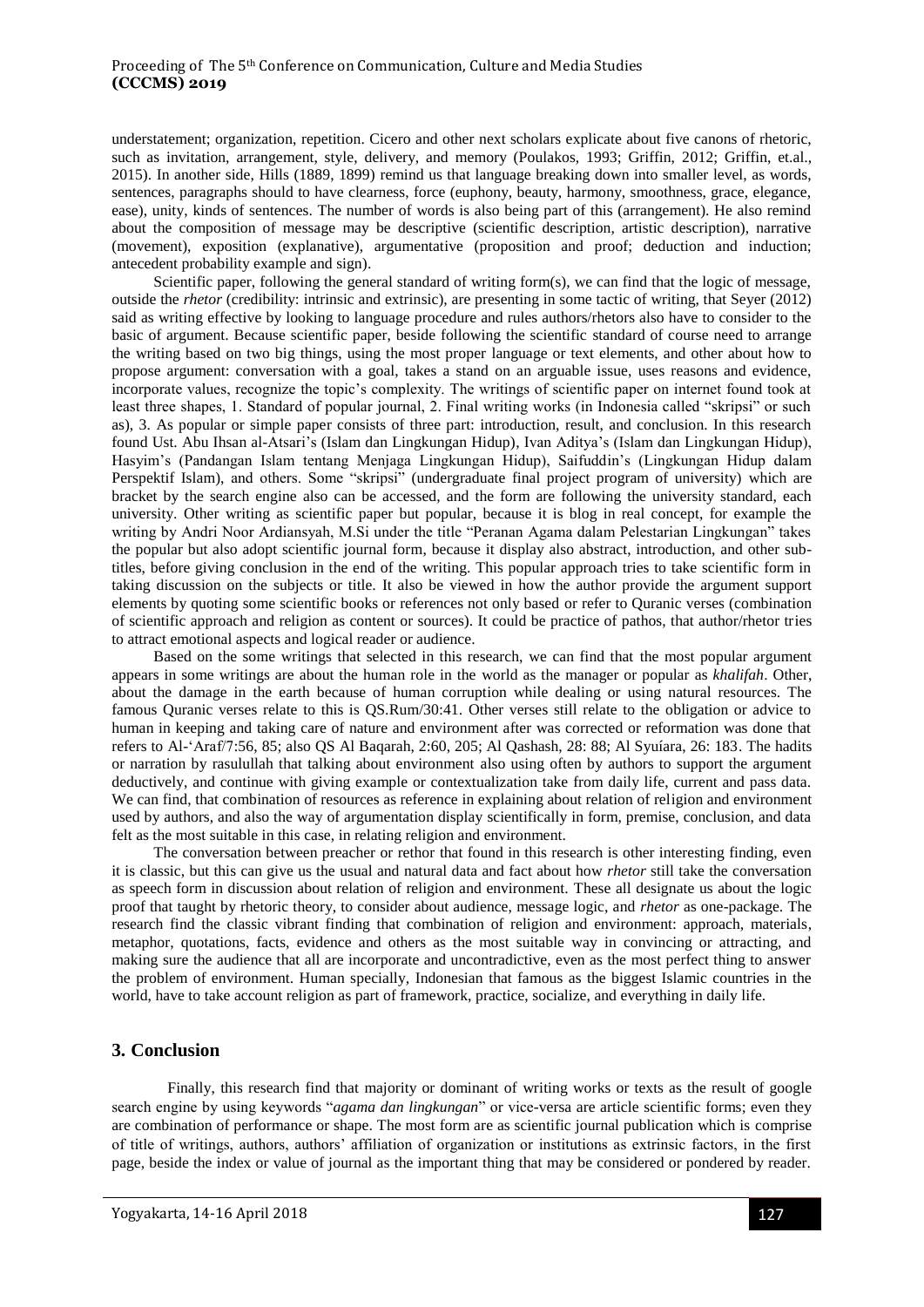Other scientific paper taken by writers are the simple arrangement that writer or authors display their ideas, argument in flowing of writing, which is supported by attribute or other elements that will bring audience(s) or readers to put the content or message in central position, because they quote Quranic verses and hadith of rasulullah as the foundation of their argument, beside they also explain the reason using deductive and inductive way(s) so that the readers give their attention to the message or the intention of rhetor. Logos is applied by authors simply form that combine or mix the scientific approach, data, way of argument with religion source such as Quranic verses, there are popular verses as QS. Rum/7:56 and such verses as it. Hadits or sunnah that pose significant source after Quran also have to be part of message structure, content, and teaching. Human as the manager instructed and defined by GOD, they have to prevent the earth from the creativity and activity which potent to bring or emerge calamity and damage, such popularize in the kind of writings talking about religion and environment.

#### **Acknowledgements**

The author would like to acknowledge to some who have helped and supported in doing and accomplishing this research, and participating the  $5<sup>th</sup>$  ccms as the place this research to be presented and published widely. The first thanks to **LP2M University of Al Azhar Indonesia, Communication Science Department of UAI, also FISIP UAI,** and committee of the event. And also to some authors whose their works are quoted in this research.

#### **Reference**

Berger, Peter & Luckmann, Thomas. (1967). The Social Construction of Reality. Anchor Books, New York.

- Brent, Ruben & Stewart, Lea. (2006). Introduction to Communication
- Craig, Robert T. & Muller, Heidi L. (Ed.)(2007). Theorizing Communication: Readings across traditions. Sage Publications, Los Angeles.
- Downing, Raquel Hidalgo. (2006). The Art of persuasion: the relevant of rhetoric today. Research Gate. *Estudios Ingleses de la Universidad Complutense.* 2006, vol. 14 153-166.
- Em Griffin, (2012). The rhetoric of Aristotle. *A First Look at Communication Theory*, 8th edition. McGraw-Hill, New York, 289-298.
- Freese, John Henry. (tt). Aristotle: The Art of rhetoric. William Heinemann, G.P. Putnam's Sons. London, New York.
- Griffin, Em., Ledbetter, Andrew., Sparks, Glenn. (2015). A first look at communication theory. 9<sup>th</sup> edition. McGraw-Hill, New York, 281-301
- Hill, Adams Sherman. (1898). The Foundations of Rhetoric. Harper & Brothers Publishers, New York.
- Hill, Adams Sherman. (1899). The principles of rhetoric. Revised and enlarged edition. Harper & Brothers Publishers. New York and London.
- Kovach, Bill & Rosentiel, Tom. (2012). Blur: Bagaimana Mengetahui Kebenaran di Era Banjir Informasi. (terjemah). Dewan Pers, Jakarta.
- Littlejohn, Stephen W., Foss, Karen A., Oetzel, John G. (2017). Theories of Human Communication. Eleventh Edition, Long Grove, Illinois.
- Pulakos, Takis (Ed.). (1993). Rethinking the History of Rhetoric: Multidisciplinary Essays on the Rhetorical Tradition. Westview Press, Boulder, Oxford.